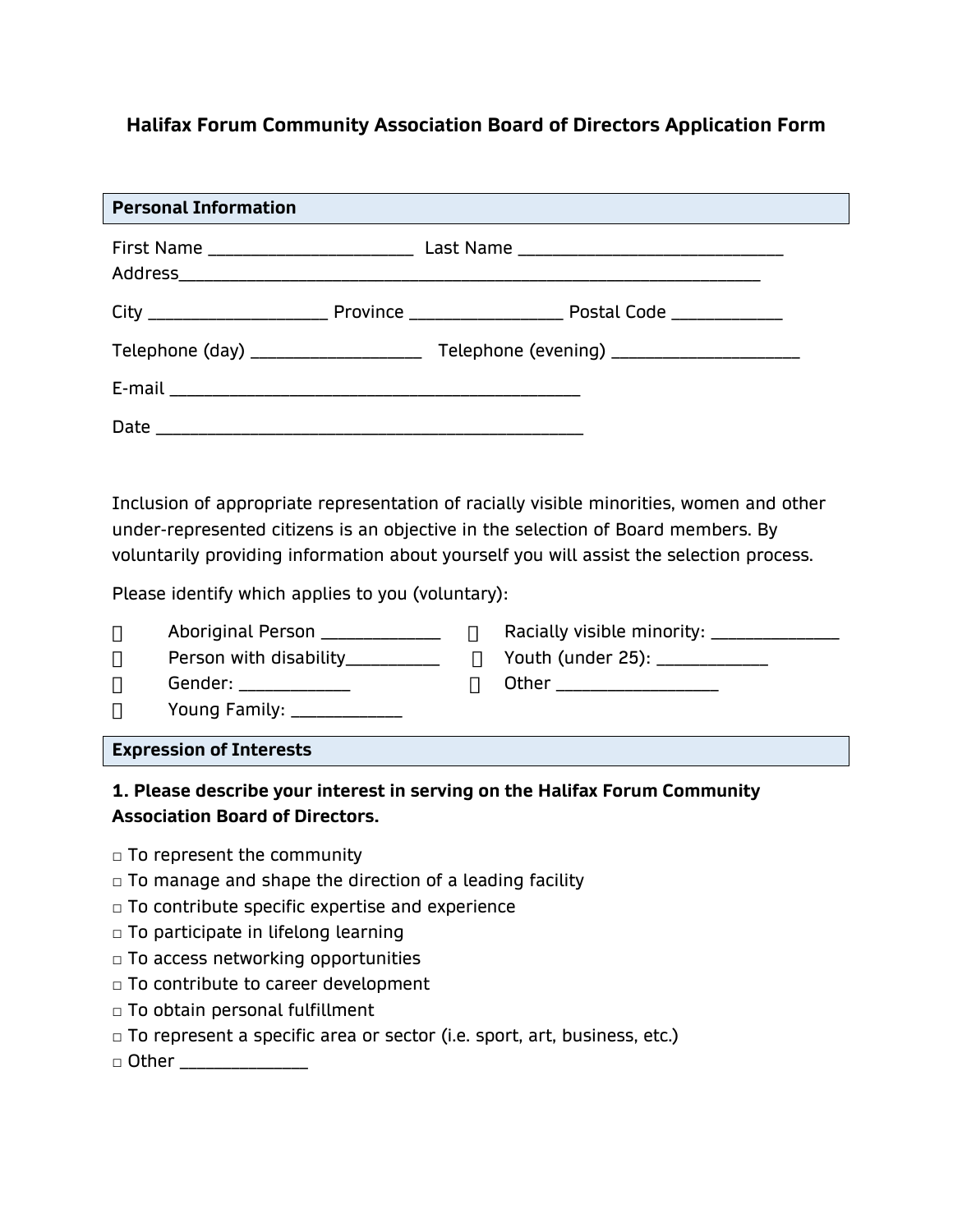#### **Experience**

## **2. Please check off any of the following areas where you have experience or expertise:**

#### **Board Governance / Career Experience**

- □ Administration, management □ Personnel, human resources
- 
- 
- 
- □ Finance, accounting □ Special events
- 
- □ Grant writing □ □ □ Teamwork
- 
- 
- 
- □ Outreach, advocacy
- 
- □ Board evaluation □ □ Policy development
- □ Chairing □ Program evaluation
- □ Executive roles □ Public relations, communications
	-
- □ Fundraising □ Denoming □ Strategic planning
	-
- □ Leadership □ Volunteer recruitment
- □ Legal □ Diversity and Inclusion
- □ Marketing □ Other \_\_\_\_\_\_\_\_\_\_\_\_\_\_\_\_\_\_\_\_\_

#### **Sectors**

- 
- 
- □ Corporate and business community
- □ Corporate and business □ Non-profit experience
- 
- □ Education, instruction □ □ Sport & recreation
- 
- □ Facility operation
- □ Funding / Philanthropy
- □ Arts □ Covernment
- □ Community service □ □ Knowledge of different parts of the
	-
- □ Culture □ Program development
	-

□ Event management □ Other \_\_\_\_\_\_\_\_\_\_\_\_\_\_\_\_\_\_\_\_\_\_\_\_\_\_\_\_

#### **3. Do you have any previous board service, leadership, or volunteer experience?**

 $\Box$  Yes  $\Box$  No

Please list: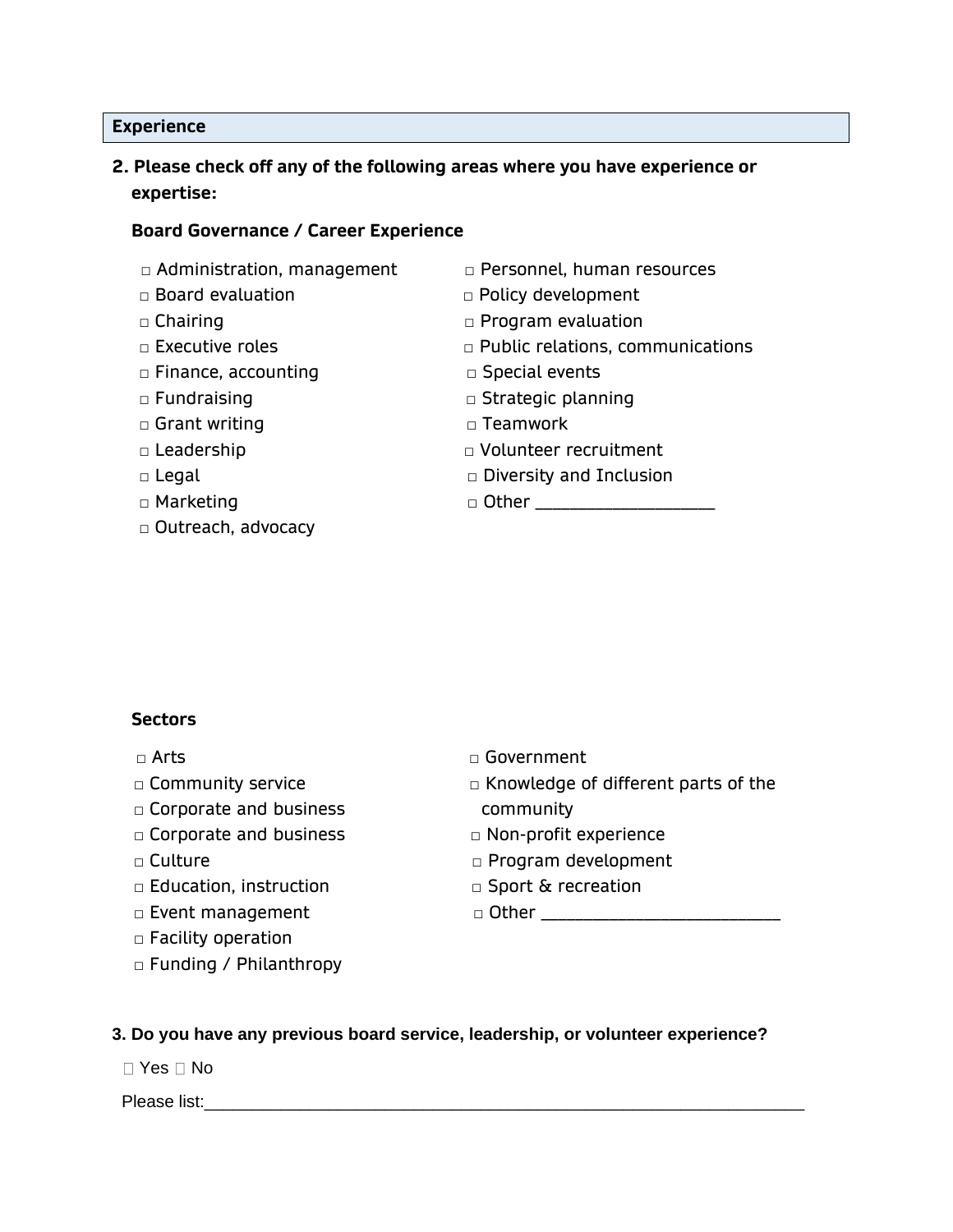### **4. Are you presently serving on other boards or have other volunteer commitments?**

 $\overline{\phantom{a}}$  , and the contribution of the contribution of the contribution of the contribution of the contribution of the contribution of the contribution of the contribution of the contribution of the contribution of the

\_\_\_\_\_\_\_\_\_\_\_\_\_\_\_\_\_\_\_\_\_\_\_\_\_\_\_\_\_\_\_\_\_\_\_\_\_\_\_\_\_\_\_\_\_\_\_\_\_\_\_\_\_\_\_\_\_\_\_\_\_\_\_\_

 $\Box$  Yes  $\Box$  No

Please describe:  $\blacksquare$ 

**5. Are you able to dedicate an average of 4-5 hours per month for a term of a minimum of two (2) years (with an option to renew)** 

■ Yes □ No

## **6. Are you a member of any group that regularly rents the Halifax Forum for a program or service?**

 $\overline{\phantom{a}}$  , and the contribution of the contribution of the contribution of the contribution of the contribution of the contribution of the contribution of the contribution of the contribution of the contribution of the

 $\Box$  Yes  $\Box$  No

Please identify the group and your role within them:

#### **References**

#### **Please provide two non-related references**

- 1. Name\_\_\_\_\_\_\_\_\_\_\_\_\_\_\_\_\_\_\_\_\_\_\_\_\_\_\_\_\_\_\_\_\_\_\_\_\_ Relationship \_\_\_\_\_\_\_\_\_\_\_\_\_\_\_\_\_\_\_\_\_\_\_\_\_\_\_\_\_\_\_\_ Telephone \_\_\_\_\_\_\_\_\_\_\_\_\_\_\_\_\_\_ 2. Name \_\_\_\_\_\_\_\_\_\_\_\_\_\_\_\_\_\_\_\_\_\_\_\_\_\_\_\_\_\_\_\_\_\_\_\_\_
	- Relationship \_\_\_\_\_\_\_\_\_\_\_\_\_\_\_\_\_\_\_\_\_\_\_\_\_\_\_\_\_\_\_\_ Telephone \_\_\_\_\_\_\_\_\_\_\_\_\_\_\_\_\_\_

By signing and submitting this volunteer application, I acknowledge this information is true and

accurate. I authorize the Halifax Forum Community Association Selection Committee to obtain references from the individuals listed above.

\_\_\_\_\_\_\_\_\_\_\_\_\_\_\_\_\_\_\_\_\_\_\_\_\_\_\_\_\_\_\_\_\_ \_\_\_\_\_\_\_\_\_\_\_\_\_\_\_\_\_\_\_\_\_\_\_\_\_\_

| Applicant's Signature | Date |
|-----------------------|------|
|                       |      |